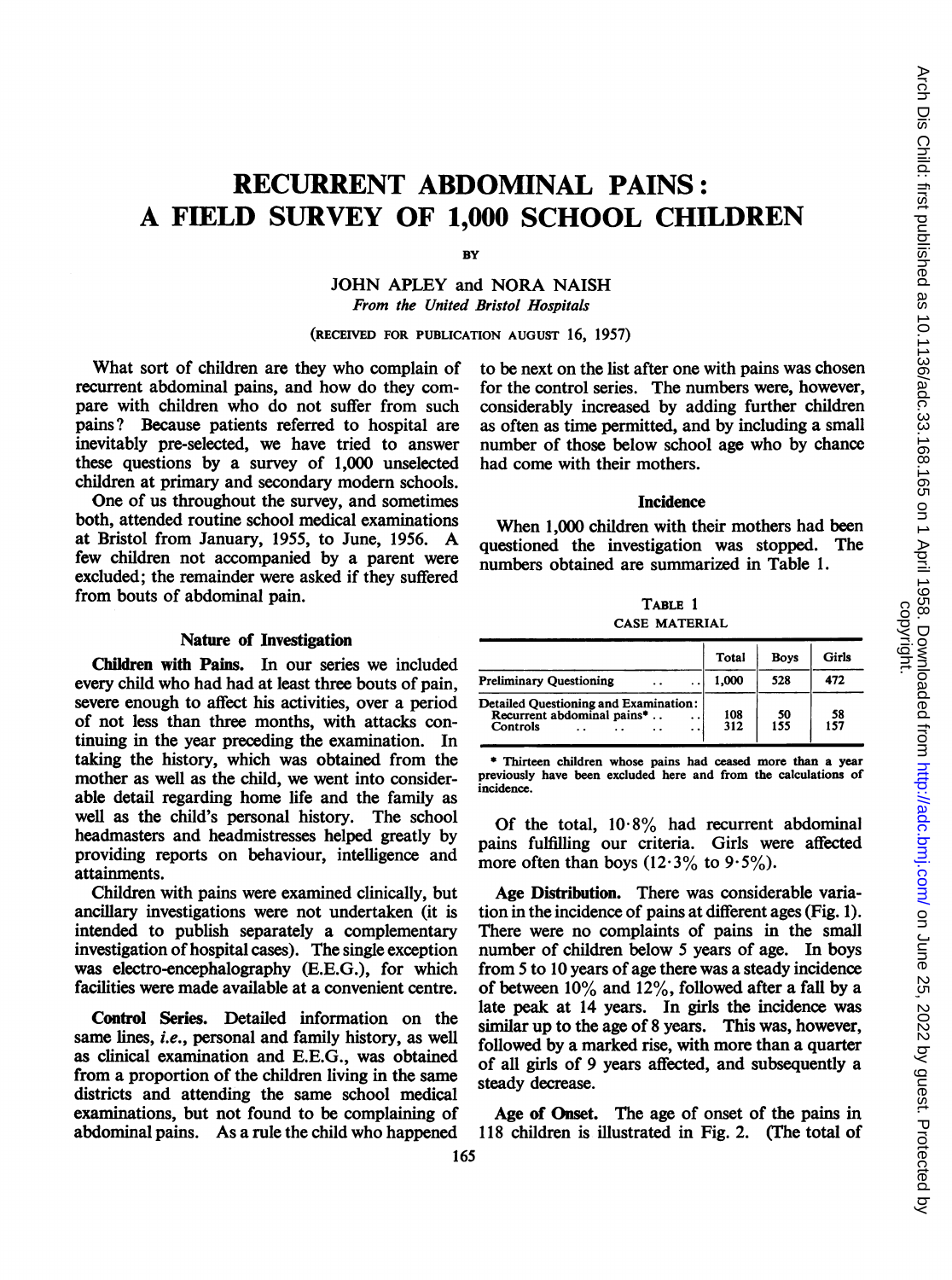118 is made up of 108 children with continuing pains and 13 in whom pains had ceased more than a vear previously, less three in whom the age of onset was not known.)



FIG. 1.--Proportion of children affected at each year of age.

In both boys and girls there was a steady rise up to the age of 5 years. In the boys the numbers then fell; but in the girls there was a further striking rise. with pains commencing in a large proportion between 8 and 10 years of age, and none subsequently.



FIG. 2.-Age of onset of pains. (118 children: 57 boys, 61 girls.)

#### The Pains

A full description of variations in the characteristics of the pains will not be given here. We have found elsewhere (unpublished hospital data) that an accurate description of pain in children is more likely to be obtained during attacks than in the intervals.

In brief, it seemed that in some two-thirds of the children the pain was felt at or round the umbilicus. With only a few exceptions, it occurred in the midepigastrium among the remainder. In about a quarter it was severe. The time of occurrence varied greatly. The duration of the pain showed great variability from case to case, and from one bout to another in most children. The frequency of occurrence also varied considerably, from those with a rare (often severe) episode to those who said they nearly always had some (usually mild) pain. About one-fifth showed a tendency to periodicity.

The pains were attributed to many factors. The most common were excitement, worry or 'being worked up', feelings often associated with schooling. One girl had a severe attack on the day after she lost a pound note which a neighbour gave her to buy cigarettes. As 'cures', soda-water, defaecation and the doctor's medicine came low in the list. Rest was often thought helpful, but in most cases the pains just got better.

Table 2 summarizes the disturbances associated with attacks of pain.

TABLE 2 DISTURBANCES ASSOCIATED WITH ATTACKS OF PAIN

| Headache                                  | Subsequent sleepiness or lethargy |            |                 | 23<br>26 |
|-------------------------------------------|-----------------------------------|------------|-----------------|----------|
| Vomiting<br>Fever<br>$\ddot{\phantom{0}}$ | . .<br>$\ddot{\phantom{0}}$       | . .<br>. . | . .             | 22<br>11 |
| Pallor                                    | . .                               |            | $\cdot$ $\cdot$ | śš       |

The association was scored only if it occurred commonly or invariably. Several might occur together, and in a fifth of the cases (often those with severer pains) the combination of abdominal pain, vomiting and headache, and sometimes fever, was recorded. There were in addition 13 children who had bouts of headache and vomiting without abdominal pains.

As between the isolated abdominal pain and the combination of many disturbances, there seemed to be a gradation from case to case, which made any clear-cut grouping unprofitable. In any individual child the pattern tended, however, to be more or less constant, though with occasional variations in severity.

# **Family History**

The child is an inseparable part of his family. and we were particularly interested in comparing the families of children with pains against those without pains. Table 3 summarizes some relevant data from the family histories.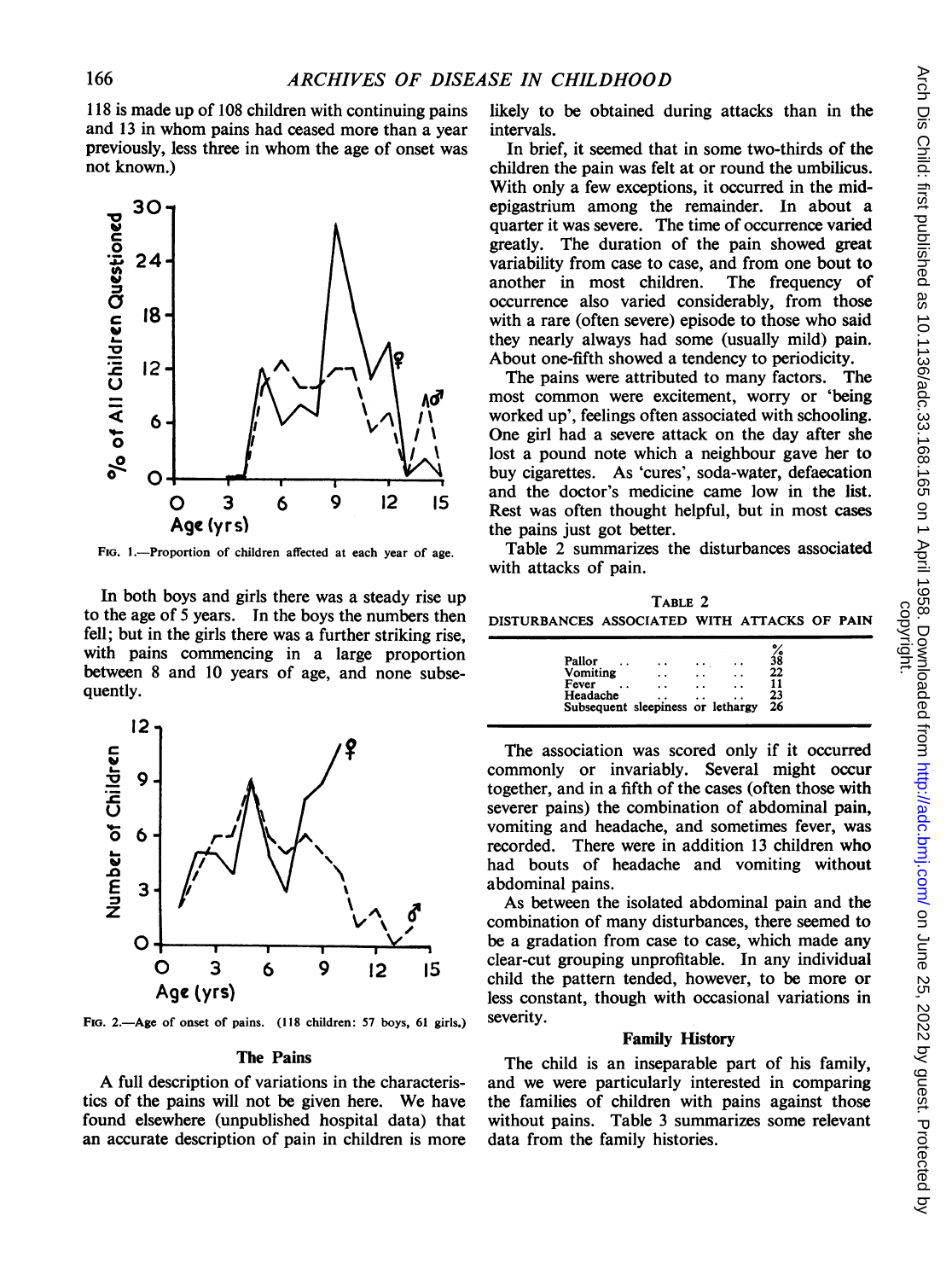TABLE 3 DATA FROM FAMILY HISTORIES

| Complaints of other Members<br>of Family                                                     |                                           | With Pains | Percentage in Children<br><b>Without Pains</b> |
|----------------------------------------------------------------------------------------------|-------------------------------------------|------------|------------------------------------------------|
| Recurrent abdominal pains<br>Peptic ulcer<br>Appendicectomy<br>Migraine<br>Nervous breakdown | . .<br>. .<br>. .<br>$\ddot{\phantom{1}}$ |            |                                                |
| Fits                                                                                         | . .<br>$\cdot$ $\cdot$                    |            |                                                |

We have included only the immediate family, *i.e.*, parents and siblings, though the data of more distant relations showed similar trends. In the diagnoses listed we have not attempted to be precise, since the sources of our information were nonmedical. Thus, under 'peptic ulcer' we included only those in whom there was said to have been <sup>a</sup> haematemesis or operation, or radiographic confirmation; under 'migraine' we included all severe headaches; and under 'nervous breakdown' disorders severe enough to have caused a serious disruption of normal life. Mothers accounted for two-fifths of those members of the family affected by recurrent abdominal pains, fathers a slightly smaller proportion, and brothers and sisters the remainder.

A marked preponderance of the disorders listed was found in the families of children with abdominal pains, though the figures for 'fits' are too small to be statistically significant. It is clear that the families of these children have an enhanced tendency to abdominal and 'nervous' disorders. In other respects, including psychosis and serious behaviour disorders, the numbers were very small and we found no obvious differences from the controls.

An additional item was the proportion of 'broken homes', i.e., where one or other parent was dead, or had left home, or there had been a divorce or legal separation. We recorded <sup>a</sup> 'broken home' in 4% of the children with pains, as, rather unexpectedly, against 7% of the controls.

# Child's History

Some noteworthy differences also emerged when we compared the histories of children with and without abdominal pains (Table 4).

TABLE 4 DATA FROM PERSONAL HISTORIES

|                       |                      |                      | Percentage in Children<br><b>Without Pains</b><br>With Pains |     |
|-----------------------|----------------------|----------------------|--------------------------------------------------------------|-----|
| Appendicectomy        |                      | . .                  |                                                              | 0.3 |
| Tonsillectomy         | $\ddot{\phantom{0}}$ | . .                  | 24                                                           | 26  |
| Frequent headaches    |                      | . .                  |                                                              |     |
| Bilious attacks       |                      | $\ddot{\phantom{0}}$ |                                                              |     |
| Habitual constipation |                      | $\ddot{\phantom{0}}$ |                                                              |     |
| <b>Fits</b>           |                      | . .                  |                                                              |     |
| Asthma                |                      | $\cdot$ .            |                                                              |     |

Appendicectomy in the control series was rare (1 in 312). The histories of five children with recurrent abdominal pains in whom appendicectomy was performed were obtained and are summarized herewith.

Case 1. Colicky pains for nine months. 'Normal looking appendix' removed. Pains recurred.

Case 2. Pains for several months. Operation because of tendemess in R. iliac fossa. Normal appendix removed. Pains recurred.

Case 3. Pains for several years. 'Mildly infected appendix' removed. No further pains when seen two years later.

Case 4. No previous pains. Operation at <sup>2</sup> years of age. Acutely inflamed appendix (and pelvic abscess) Recurrent abdominal pains during the ensuing seven years.

Case 5. Four attacks of abdominal pain in two years. In the fifth attack pain became localized for the first time to the R. iliac fossa, with overlying rigidity. Acutely inflamed retro-caecal appendix removed. No further information available.

Tonsillectomy was the only other operation done with any frequency; the incidence was almost identical in the two groups.

The children with abdominal pains suffered more than the controls from headaches and from so-called bilious attacks. The comparative figures for constipation, fits, asthma and allergic conditions in general were too small to warrant conclusions. The history of other physical disorders showed no significant differences between the two groups.

## Physical Assessment

We assessed the children of both groups by recording items like physique, posture, height, weight, colouring, palpable lymph nodes, condition of the teeth and tongue, and all abnormalities found on routine clinical examination. The average weights of the younger children with pains were less by <sup>I</sup> to 2 lb. than those of the controls; the numbers of older children were too small for definite conclusions. In other respects, including height, there were no apparent differences.

## **Intelligence**

For the assessment of intelligence we relied on school reports, hased on the child's ability, progress and attainments. On this basis children are allocated to one of the school educational 'streams'. We have presumed that errors inherent in such a method are equally applicable to both groups of children and do not affect the validity of a comparison between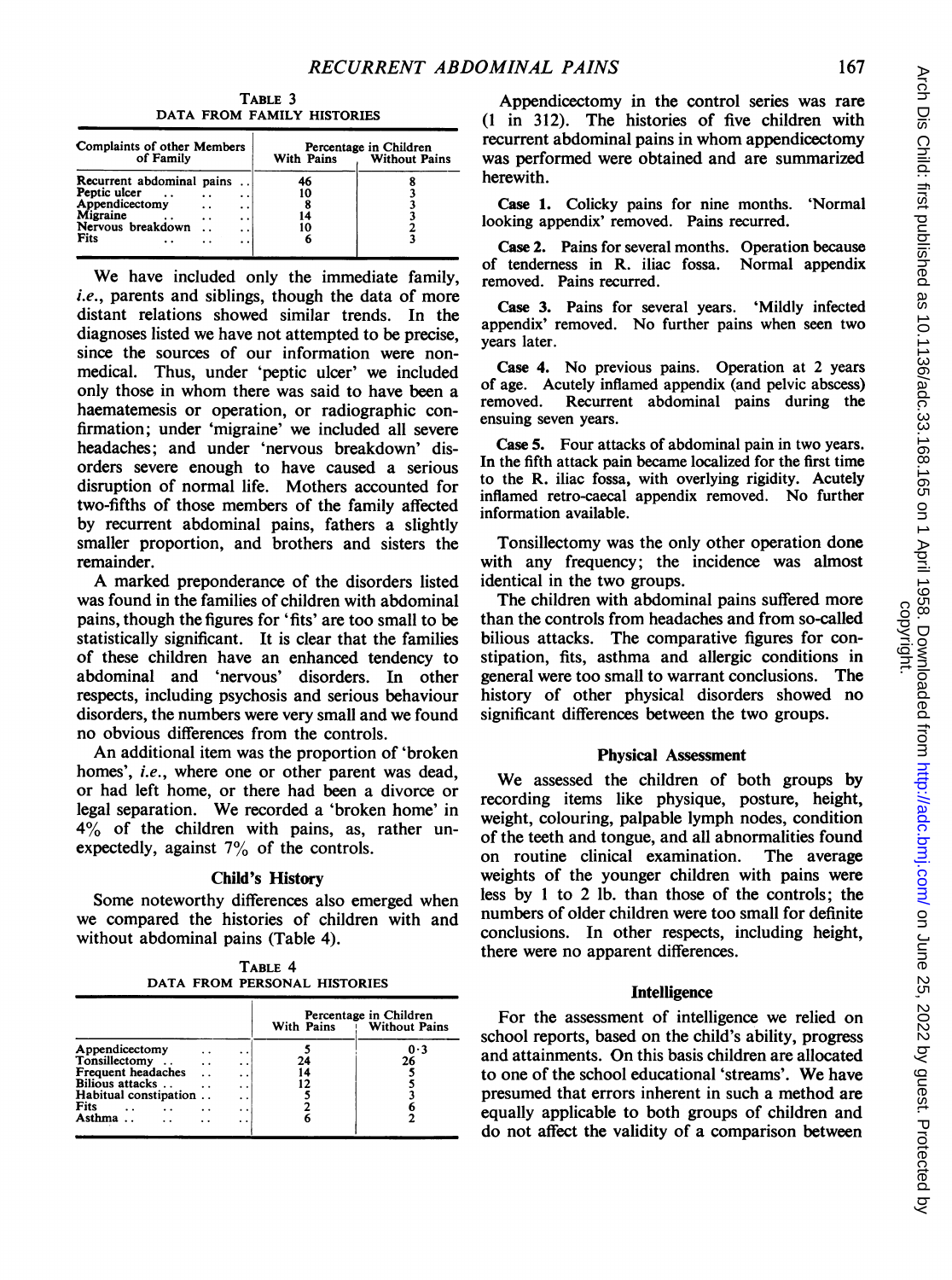them. Table 5 shows that the two groups are almost identical.

TABLE 5 INTELLIGENCE ASSESSMENT

|        | Educational<br><b>Stream</b>                     |                                             |                                 | Percentage in Children<br><b>With Pains</b><br>(No: 120) | <b>Without Pains</b><br>(No: 221)                       |
|--------|--------------------------------------------------|---------------------------------------------|---------------------------------|----------------------------------------------------------|---------------------------------------------------------|
| в<br>R | . .<br>. .<br>$\ddot{\phantom{0}}$<br>. .<br>. . | . .<br>. .<br>. .<br>$\cdot$ $\cdot$<br>. . | . .<br>. .<br>. .<br>. .<br>. . | 20.8<br>28.3<br>32.5<br>16.6<br>1.6                      | $21 - 2$<br>$28 - 0$<br>$32 \cdot 1$<br>$16 - 3$<br>2.2 |

## Emotional Disturbances

From information given by the parent, schoolmaster and child, we compared the frequency with which some common complaints which might reasonably be attributed to emotional disturbances occurred in the two groups of children. Table 6 shows those groups in which there was a significant difference.

TABLE 6 SOME EXPRESSIONS OF EMOTIONAL DISTURBANCE

| Disturbance                                                                                    | Percentage in Children<br>With Pains | <b>Without Pains</b> |
|------------------------------------------------------------------------------------------------|--------------------------------------|----------------------|
| Undue fears<br>. .<br>Nocturnal enuresis<br>$\ddot{\phantom{0}}$<br>Sleep disorders (including | 27<br>20                             | 10                   |
| nightmares)<br>$\ddot{\phantom{0}}$<br>. .<br>Appetite difficulties<br>. .                     | 39<br>37                             | 18<br>21             |

Among appetite disorders we inquired particularly about milk-drinking habits, because of the suggestion that excessive milk drinking may be associated with abdominal pains. We found that children with pains tended to drink not more, but rather less than the controls. In other respects, like nailbiting and tics, there were no apparent differences.

## **Personality**

From the information available we tried to group the children with or without pains according to their personality traits. The findings are summarized in Table 7.

TABLE 7 PERSONALITY TRAITS

| Trait                                                                                 | Percentage in Children<br>With Pains<br><b>Without Pains</b> |    |  |
|---------------------------------------------------------------------------------------|--------------------------------------------------------------|----|--|
| Normal, average, good<br>Hostile, anti-social, unreliable<br>Aggressive, quarrelsome, | 51                                                           | 80 |  |
| iealous<br>$\cdot$ $\cdot$<br>Passive, negative<br>Highly-strung, fussy, excitable    |                                                              |    |  |
| Anxious, timid, apprehensive                                                          | 13                                                           |    |  |

As compared with the controls, many more of the children with pains tended to be highly-strung, fussy, excitable, anxious, timid and apprehensive. We formed an impression of over-conscientiousness in many children with pains, and also in their parents. More of these children, too, were said to be 'bad mixers' (23% as compared with 15% of the controls).

#### Electro-Encephalography

With the cooperation of the parents we took this opportunity of obtaining E.E.G.s from many children without pains and comparing the findings with those of children in the same range of ages but with recurrent abdominal pains. E.E.G.s were obtained from 202 school children without pains and 97 with pains (Table 8). The reports, both on children with abdominal pains and on the controls, were made by Dr. E. C. Turton without knowing into which group they fell.

TABLE 8 REPORTS ON ELECTRO-ENCEPHALOGRAMS

| E.E.G. Record                                                                                                                                                                         | With Pains<br>(No: 97) | Percentage in Children<br><b>Without Pains</b><br>(No: 202) |
|---------------------------------------------------------------------------------------------------------------------------------------------------------------------------------------|------------------------|-------------------------------------------------------------|
| Normal<br>Normal but immature for age<br>Organic abnormality<br>Localized slow activity<br>$\cdot$ $\cdot$<br>Focal spikes<br>$\ddot{\phantom{0}}$<br>$\cdot$ $\cdot$<br>Epileptiform |                        | 74<br>0.5<br>0.5<br>1.5<br>14.5                             |

In the epileptiform group were included all definite and borderline cases, whether in resting or evoked (photic stimulation and hyperpnoea) records. The classification of normal records was based on accepted descriptions for children (e.g., Henry, 1944). Children with a history of fits were included: there were two with abdominal pains (neither had had fits for several years) and 12 without pains (including three continuing under treatment for fits).

#### **Discussion**

Incidence. The high incidence of recurrent abdominal pains in our unselected school population confirms the impression that this is one of the commonest of childhood complaints. Our material was drawn from working and lower middle class families, in a thriving town with a population approaching half a million and negligible unemployment. We have no means of comparing the incidence with that in either agricultural communities or in the higher social and financial scales.

Naturally, the incidence must vary according to the criteria used in the selection of cases. Ours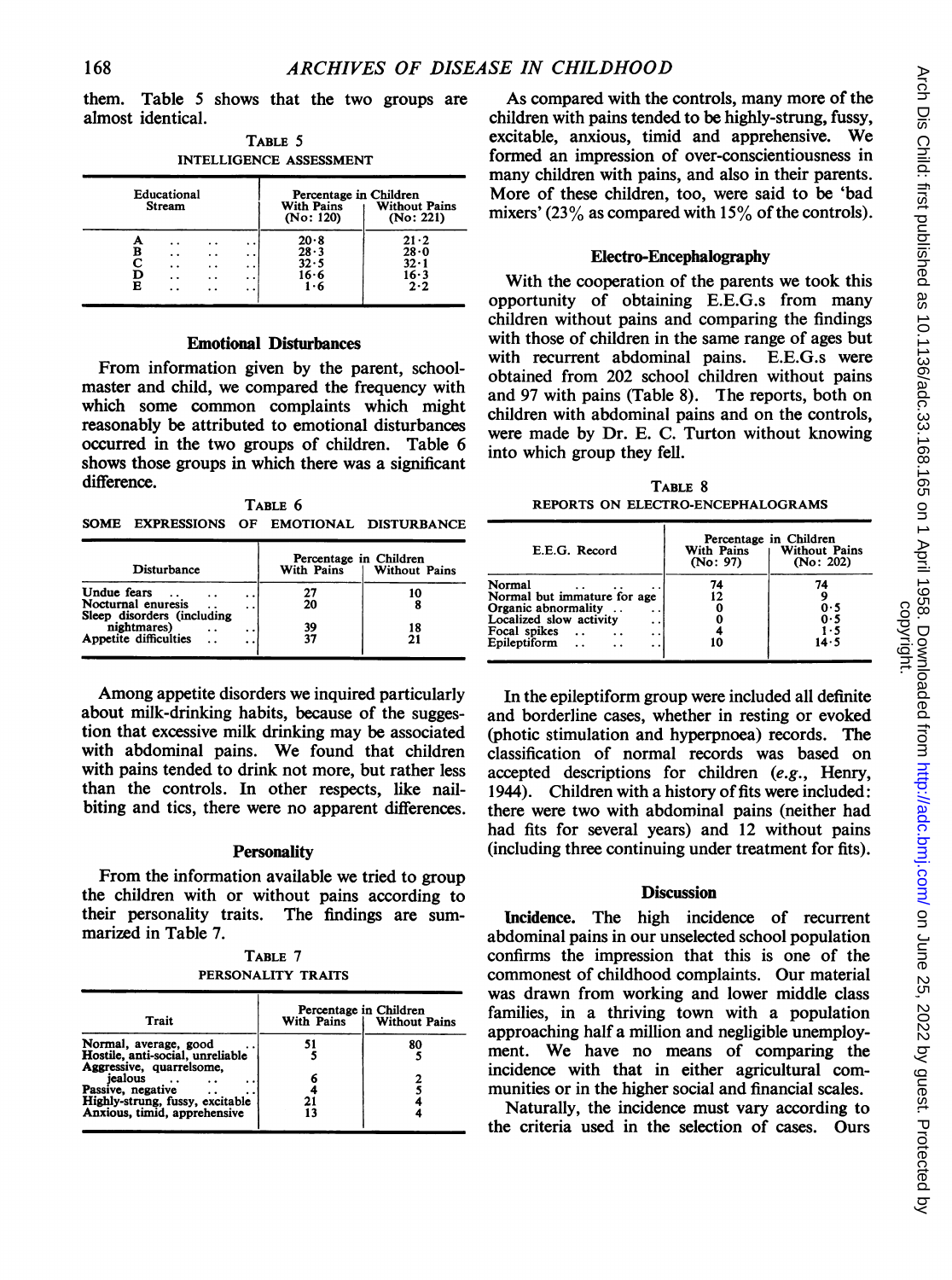were chosen with the object of ruling out trivial and transient disturbances, on the one hand, and, on the other, serious organic disorders which would be expected to have become manifest in the time limit we set. The series of children with pains proved similar to another series of children referred to hospital with the same complaint (unpublished data). The significant differences found were that in children attending hospital because of abdominal pains the proportion with severe pains is slightly higher, there are more 'only children', and there are proportionately fewer girls in the pre-pubertal agegroup.

On these grounds we consider that our conclusions are, in the main, applicable to the vast numbers of children with this common complaint.

Age Incidence. The age incidence and the age of onset of pains in our series set some interesting problems which remain to be solved. In the early years the curves for both sexes are similar, suggesting that the underlying factors are the same for both. It is of interest that the peak occurs at the age when schooling commences. From the age of <sup>8</sup> years the pattern diverges markedly in the two sexes, and the onset of puberty in girls might be postulated as an additional factor. From our data we cannot confirm or refute this possibility. As between girls with or without pains, there was no disparity in the time of development of secondary sex characters; and the number in whom the menarche had occurred was so small as to be non-contributory.

Organic Disorders. It is obviously important to determine or eliminate organic disease as a cause, though in many large published series the proportion of children with a demonstrative causative organic disorder has been shown to be small. In the present study, on clinical examination we found no appreciable physical differences between children with or without pains, other than a slight disparity in average weight. Even this may reasonably be related to the appetite disturbances which are commoner in children with abdominal pains.

The figures for epileptiform abnormalities in the E.E.G.s of our two groups lend no support to the notion that the recurrent abdominal pains which are so common in childhood are an expression of epilepsy without fits.

Emotional Disorders. Under this heading fall the significant differences between our groups of children with or without pains. Children with certain types of personality seemed commonly affected. They were timid, nervous, anxious or over-conscientiousjust the types of children in whom emotional disturbances would be expected to develop. In children with an underlying predisposition school or other difficulties often seemed to have a 'trigger effect' in evoking pains.

Family History. High though they are, our figures for the incidence of abdominal pains in the families are almost certainly an underestimate. We have found elsewhere that the proportion of positive replies increases if the number of interviews is increased and the parents are given better opportunities to remember. But even as they stand the figures illustrate the continuing thread of disorder in successive generations. Our data contribute nothing to the fascinating problem of why perhaps only one among several children, with a common family background, should develop abdominal pains.

The relatively high incidence not only of functional but also of organic abdominal disorders in the families of children with pains is of great interest. Is it that these 'abdominally minded' families are more thoroughly investigated? Have these families a predisposition to abdominal disorders of different sorts? Does functional disorder develop into organic disease? In this connexion we mention two parents who, like their children who were in our series, had complained of abdominal pains in childhood, and who now suffer from peptic ulcer in adult life. Similar examples will probably occur to most doctors, but they must be considered and weighed against the high frequency both of abdominal pains in childhood and of peptic ulcers in adult life.

# **Conclusions**

We set out to compare children complaining of recurrent abdominal pains against children without them, in a large, unselected group of school children. In our survey three subsidiary points were established: First, the high incidence of recurrent abdominal pains, especially at certain ages and particularly in girls. Second, the high incidence of abdominal and certain other complaints in the families of affected children. Third, the negative evidence of any physical association with the pains, and the positive evidence of frequent emotional disturbances.

Children with abdominal pains tend to fall into certain categories as regards personality and emotional patterns, so much so that often one can forecast which children are likely to develop the symptoms. Often when difficult situations are imminent, as at the beginning of school terms or examinations, the occurrence of pains can be correctly predicted. As compared with other